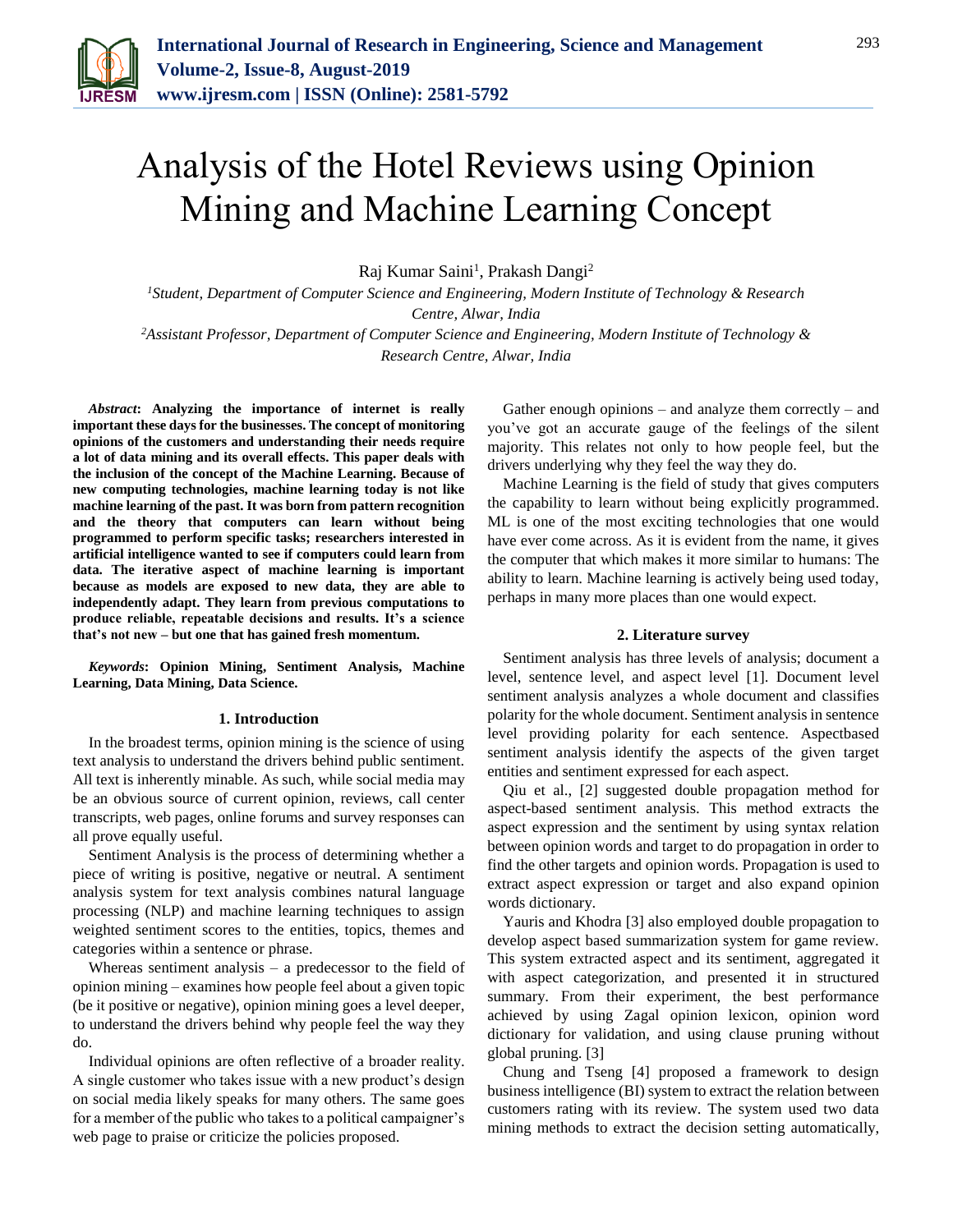

therefore it can be a manual to understand the relation between rating and the review. In designing BI system, there are some steps needed to be accomplished. The first step is feature extraction, which means extracting every feature consisted by textual terms showed up in the review. These features are filtered because not all terms are necessarily taken, except some important terms. This term selection process is conducted using TF-IDF. The next step is finding the decision rules from review. The method used in this research is association rule mining method and rough set theory (RST).

Das [5] proposed business intelligence system to analyze consumer opinions obtained from Twitter. Opinion analysis is conducted by OLAP and data cubes to form three dimension data (product name, date, polarity). The system counted tweet frequency for each product on particular day to generate report.

Lexicon-based method is to formulate a series of sentiment dictionaries and rules, to split and parse paragraphs, to find out the emotional words, negative words and degree adverbs in the document, and finally calculate emotional values to determine the emotional tendencies of the text [6].

Machine learning-based method is to use statistical learning from marked corpus to extract features which can effectively express the type characteristics of comments and form the classification model by using those features [7]. In order to translate the corpus into computer understandable form, the corpus needs to be transferred into corresponding vector representation [8]. This paper introduced an open source toolkit named Word2vec which was developed by Google in2013. It was used for translating the corpus into word vectors [9]. Word vectors are used as training features for text classification by using machine learning algorithms such as Support Vector Machine (SVlv1), Random Forest, and so on.

Many research works are done on Sentiment Analysis of English. Cui et al. [10] worked on online product reviews. They classified the reviews to two major classes: positive and negative. They considered around 100k product reviews from different websites. Jagtap et al. [11] applied Support Vector Machine (SVM) and Hidden Markov Model (HMM). Their hybrid classification model to extract the sentiment of teacher feedback assessment performed well. Alm et al. [12] Separated seven emotional words to three polar classes of positive emotional, negative emotional and neutral. They used Winnow parameter tuning approach and got 63% accuracy. Agarwal et al. [13] applied unigram, tree model and feature based model to extract twitter sentiment. Unigram model is outperformed by tree model and feature based model. The accuracy they got is around 61%. Zou et al. [14] introduced a model of learning bilingual word embeddings from a large and unlabeled dataset. They showed that their model outperforms baselines in semantic similarity of words. Turian et al. [15] worked on Brown clusters, embeddings of Collobert and Weston (2008) and hierarchical log-bilinear embeddings. Chen et al. [16] proposed some approaches that can differentiate the released word embeddings models. They showed that embeddings can

detect surprising semantics of the sentences even without having the structure. Tang et al. [17] introduced a technique of gathering both contextual and sentiment information of the words by learning Sentiment-Specific Word Embedding. They applied their model to extract twitter sentiment. The accuracy they got is around 83%. Levy et al. [18] Worked on skip-gram model with negative sampling of Mikolov et. al. (2013) and generalized it. They extracted dependency based contexts and showed that they produce different types of similarities. Andreas et al. [19] showed three possible benefits of word embeddings: Vocabulary expansion, Statistic sharing and embedding structure. Lebret et al. [20] worked on Word Embeddings with Hellinger PCA. They constructed word cooccurrence matrix to find the contextual representation of words. They obtained around 89% accuracy. Levy et al. [21] applied word embedding models with neural network to determine word similarity and detect analogy. They achieved better results than the traditional count based distributional models.

# **3. Proposed work**

The algorithm deals with the opinion analysis posted by the customer over the online platform of about any product or the services. The simplified model for such review by three random users is been shown here.

Table 1

| Review Keyword Analysis |          |          |          |                    |
|-------------------------|----------|----------|----------|--------------------|
| <b>Users</b>            | Positive | Negative | Neutral  | <b>Total Words</b> |
|                         | Keyword  | Keywords | Keywords | in Review          |
| User 1                  |          |          |          | 100                |
| User 2                  |          | 35       | 12       | 98                 |
| User 3                  | 42       |          |          | 140                |
| Total                   |          |          | 18       | 338                |

For the User 1 the entered review is positive or negative that entirely depends over the Naïve Bayes classifier tool and also the formation of the table process. In the proposed thesis work the above table is constructed by the process explained below.

*Step 1:* Reviews are been saved in the database format, in the current algorithm this has been done using the string comparison and categorization. The datasets of the positive keywords, negative keyword and neutral keywords.

*Step 2:* Match the keywords with the datasets values and keep updating the count flag for each of the keyword or the word until all the words are looped through and are been converted into the numerical metrics.

To solve the above generated table by the above explained two steps; algorithm will move forward towards the Naïve Bayes Solver developed for the current algorithm.

*Step 3:* Calculate the conditional probability for user 1, user 2 and user 3.

*Step 4:* Calculate dependent probability for Positive Review of User 1.

$$
p(Postitive Review|User1) = \frac{p(User 1|Positive Reynolds).p(User 1positive)}{p(postive keywords)}
$$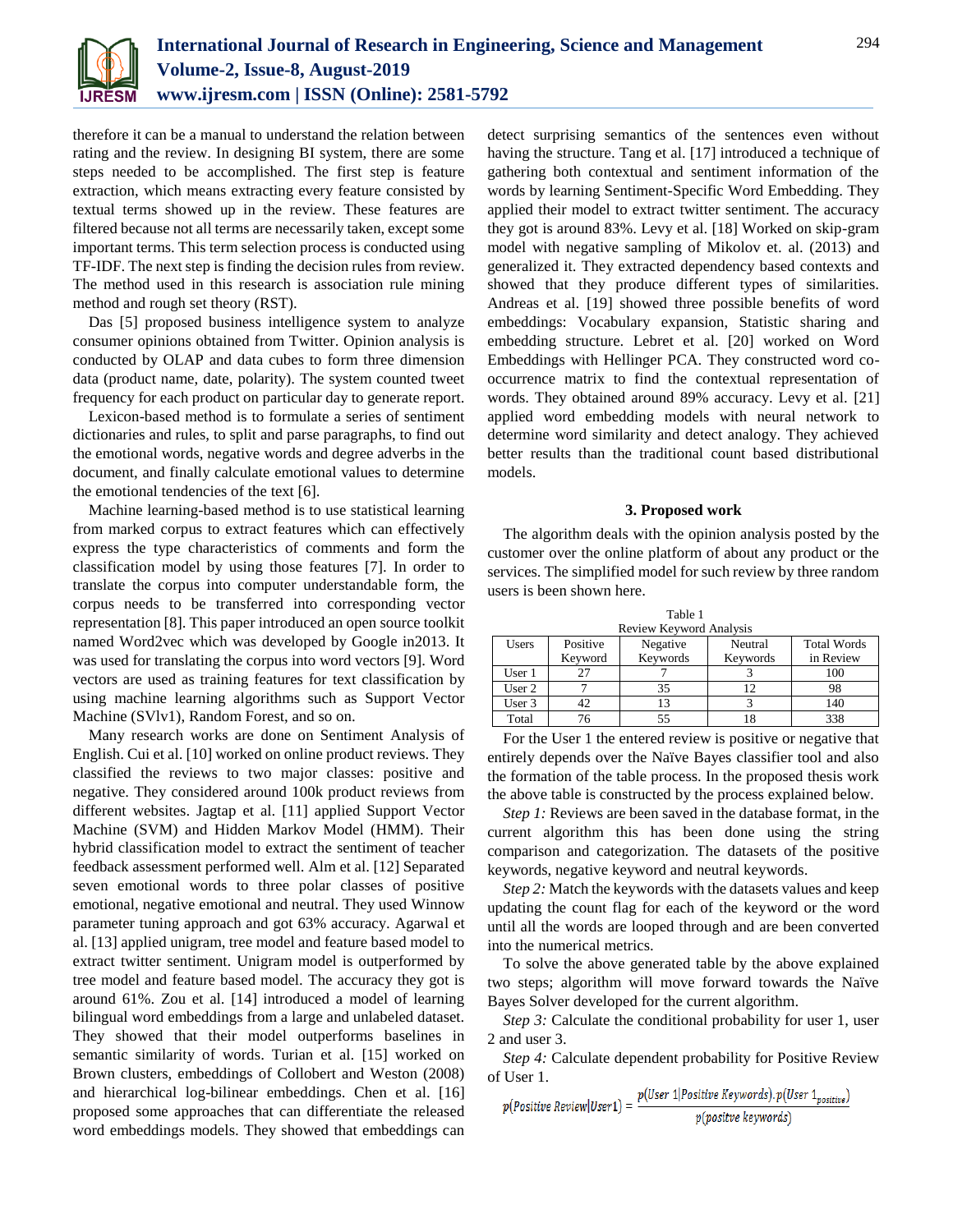

*Step 5:* Calculate dependent probability for Negative Review of User 1.

$$
p(Negative\ Review|User1) = \frac{p(User\ 1|Negative\ Reynolds).p(User\ 1_{negative}}{p(negative\ keywords)}
$$

*Step 6:* Calculate dependent probability for Neutral Review of User 1.

$$
p(Neutral Review|User1) = \frac{p(User 1|NeutralKeywords).p(User 1neutral)}{p(neutral keywords)}
$$

*Step 7:* After the calculation find out the highest probability ratio which will indicate the Review Polarity, as in the User 1's case the review is positive one.

*Step 8:* Calculate dependent probability for Positive Review of User 2.

*Step 9:* Calculate dependent probability for Negative Review of User 2.

*Step 10:* Calculate dependent probability for Neutral Review of User 2.

*Step 11:* After the calculation find out the highest probability ratio which will indicate the Review Polarity, as in the User 2's case the review probability score is pretty much on the confusing so as the distance is much lesser between the negative and the neutral review than the positive and the neutral review, review will be considered as the negative review.

*Step 12:* Calculate dependent probability for Positive Review of User 3.

*Step 13:* Calculate dependent probability for Negative Review of User 3.

*Step 14:* Calculate dependent probability for Neutral Review of User 3.

*Step 15:* After the calculation find out the highest probability ratio which will indicate the Review Polarity, as in the User 3's case the review probability score is pretty much clear and the highest score is with positive verdict hence the User 3's review will come under the positive review category.

## **4. Results**

The above presented algorithm generates verdict after considering the complete test environment and hence is connected to the Machine Learning Approach as well. The below presented graphs shows the accuracy rate generated by the previous algorithms and the above presented algorithm.



Fig. 1. Accuracy graphs

# **5. Conclusion**

Inspired by the increasing hotel information on the Internet, we investigated customer satisfaction and the impact of different hotel aspects on customer satisfaction. This is done through innovative text mining techniques for topic modeling, which allows us to form an overall picture of these dependencies without any preconceptions about the meaning of these important aspects.

Forming such a holistic picture allows us to create information systems and management programs that systematically collect, monitor and analyze key online customer reviews and social media posts, and estimate how these key changes will lead to overall customer satisfaction or other aspects. Controlling these aspects will help the hotel build its brand and customers at a low cost. Hotel managers can understand how customers respond to specific aspects of the hotel and identify areas where they are underperforming. The system from here can develop itself for dynamic database technique for self-evolving and learning, so that this system will never get outdated and will keep on analyzing the reviews and will predict its verdict accurately.

#### **References**

- [1] B. Liu, "Sentiment Analysis and Opinion Mining", Morgan & Claypool Publishers, 2012.
- [2] G. Qiu, B. Liu, J. Bu, and C. Chen, "Opinion Word Expansion and Target Extraction through Double Propagation," Comput. Linguist., vol. 37, no. September 2009, pp. 9–27, 2011.
- [3] K. Yauris and M. L. Kodra, "Aspect-based Summarization for Game Review Using Double Propagation", Advanced Informatics, Concepts, Theory, and Applications (ICAICTA), 2017 International Conference on. IEEE, 2017.
- [4] W. Chun and T.L. Tseng, "Discovering business intelligence from online product reviews: A rule-induction framework", Expert Syst. Appl., 2012.
- [5] T. K. Das, "Business Intelligence through Opinion Mining. Handbook of Research on Advanced Data Mining Techniques and Applications for Business Intelligence", IGI Global, 2017
- [6] W. Cheng, Y. Song, Y. Zhu and P. Jian, "Dimensional Sentiment Analysis for Chinese words Based on synonym lexicon and Word Embedding," 2016 International Conference on Asian Language Processing (IALP), Tainan, 2016, pp. 312-316.
- [7] Z. Fan, L. Su, X. Liu and S. Wang, "Multi -label Chinese question classification based on word2vec," 2017 4th International Conference on Systems and Informatics (ICSAI), Hangzhou, 2017, pp. 546-550.
- [8] N. Chirawichitchai, "Emotion classification of Thai text based using term weighting and machine learning techniques," 2014 11th International Joint Conference on Computer Science and Software Engineering (JCSSE), Chon Buri, 2014, pp. 91-96.
- [9] A. H. Ombabi, o. Lazzez, W. Ouarda and A. M. Alimi, "Deep learning framework based on Word2Vec and CNN for users' interests classification," 2017 Sudan Conference on Computer Science and Information Technology (SCCSIT), Elnihood, 2017, pp- 1-7.
- [10] Hang Cui, Vibhu Mittal and Mayur Datar, "Comparative Experiments on Sentiment Classification for Online Product Reviews," Proceedings of the 21st National Conference on Artificial Intelligence, AAAI, Boston, MA, 2006.
- [11] Balaji Jagtap and Virendrakumar Dhotre, "SVM and HMM Based Hybrid Approach of Sentiment Analysis for Teacher Feedback Assessment," International Journal of Emerging Trends & Technology in Computer Science (IJETTCS), Volume 3, Issue 3, May-June 2014.
- [12] C. Alm and D. Roth and R. Sproat, "Emotions from text: machine learning for text-based emotion prediction," EMNLP, 2005.